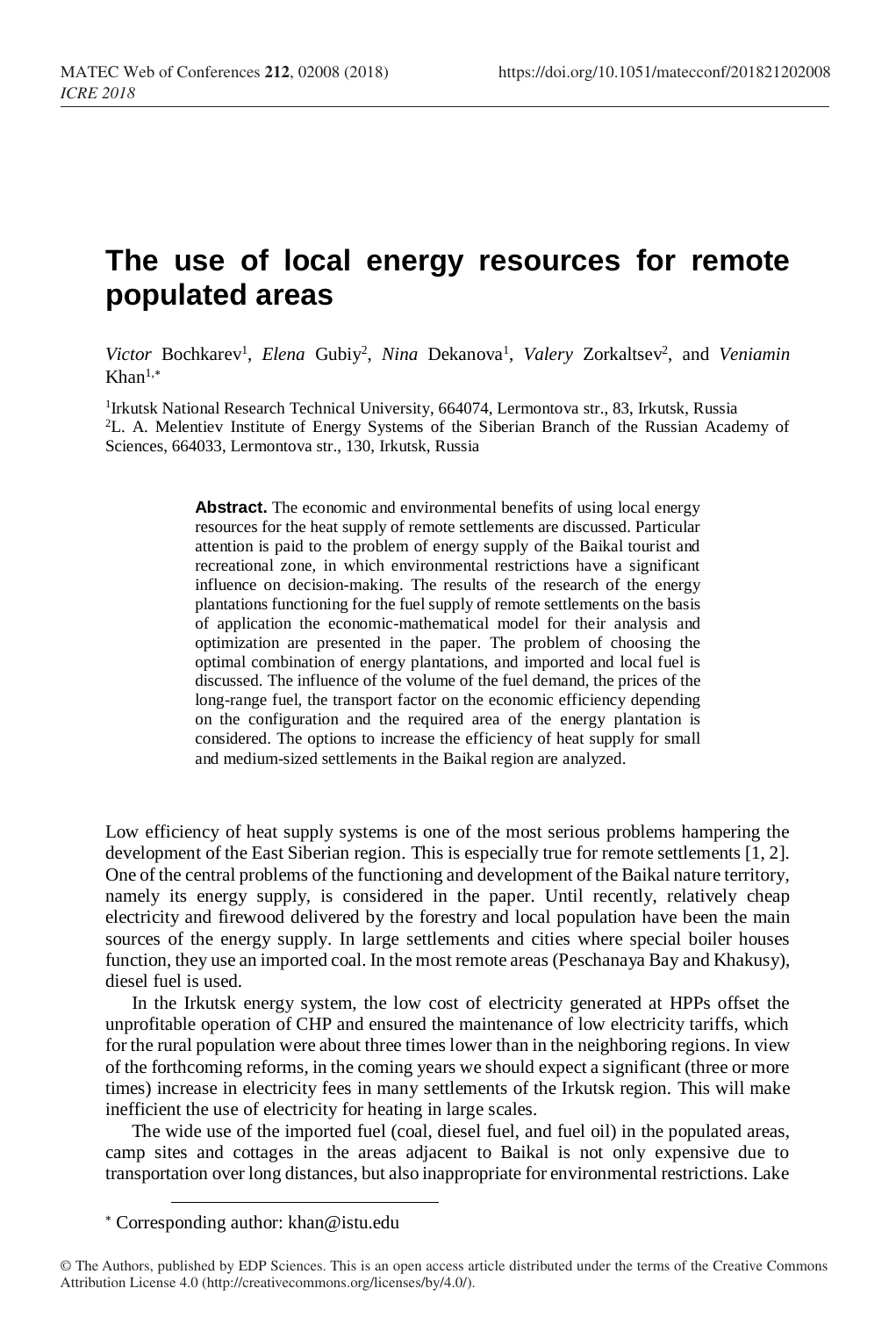Baikal is a place of the World Natural Heritage of UNESCO, where prohibitive measures are actively applied to activities that damage the environment.

The situation for heat-consuming objects from small and medium-sized boiler houses is particularly difficult. The features of the heat supply of such objects are most clearly manifested in small and medium-sized settlements. The level of tariffs ranges from 1800 rubles / Gcal for the southern areas of the Irkutsk region to 3500 rubles / Gcal and above for northern and remote areas. The growth of tariffs is constrained by the efforts of regulatory bodies, but there are a number of objective factors affecting the level of economically sound prices. These include: the structure of fuel prices, logistics, economically justified levels of wages, payments for emissions, investment components and others. Ignoring these factors in the long term is impossible and inadvisable. The analysis of the dynamics of tariff formation shows that in many cases tariffs are unreasonably underestimated [3]. This practice, firstly, leads to the distorted estimates of the profitability and prospects of the selected activities, and secondly, leads to the degradation of the communal heat supply systems. The refuse from the artificial tariff restraint will inevitably entail their considerable growth.

Taking into account the above-mentioned factors, in many settlements, remote from the coal production and logistics centers, an economically justified tariff should now amount to about 2500 rubles / Gcal). In view of the dynamics of the main components of the tariff, we should expect further growth to 3500 rubles / Gcal in 2022 and up to 4000 rubles / Gcal in 2027. Such a rise in tariffs is fraught with serious crisis phenomena and the degradation of the region. To avoid such a scenario, fundamentally different approaches to the heat supply schemes are needed.

One of the key directions in reforming the heat power industry is "a transition to a free pricing system, including the liberalization of prices ... in the framework of the price of an "alternative boiler house" [2].

The options for the alternative approaches can be the following:

- Transition to the heat sources with cogeneration;

- Use of more economical fuels;

- Use of renewable and non-traditional sources of energy;

- Optimization of the heat supply scheme by transferring a part of the objects to work with autonomous heat sources.

**Biofuel.** The use of local biofuels (chips, pellets, solid household waste) can be one of the options for such alternative solutions [3]. This should take into account the specific conditions of operation and the characteristics of the objects. The cost of the fuel delivery is an important factor for facilities located in remote settlements. The Irkutsk region is a leader among the constituent entities of the Russian Federation in terms of the timber harvesting (about 20 million  $m<sup>3</sup>$  per year). Therefore, the processes of processing and utilization of timber processing waste are topical.

When considering the use of biofuels, it should immediately be noted that virtually all types of biofuel have relatively low energy density, and its transporting for long distances significantly increases the cost. Below are considered the options for the use of the imported biofuels, and the options for using local biofuels. Subject to availability of local biofuel resources, the cost of producing thermal energy on the own biofuel is significantly lower than that of the imported biofuels. Therefore, it is advisable to consider only those biofuels that are available in sufficient quantities in the Baikal urban zone.

It should also be borne in mind that the use of local biofuels is beneficial not only from the energy point of view, but also from the environmental one, as waste is usually used as biofuel. The results of the analysis of variants of technical solutions as applied to the conditions of the city of Baikalsk are considered. This city is interesting because it concentrates the most typical problems of settlements of the Baikal region. This includes considerable physical and moral deterioration of the equipment of the existing CHP, which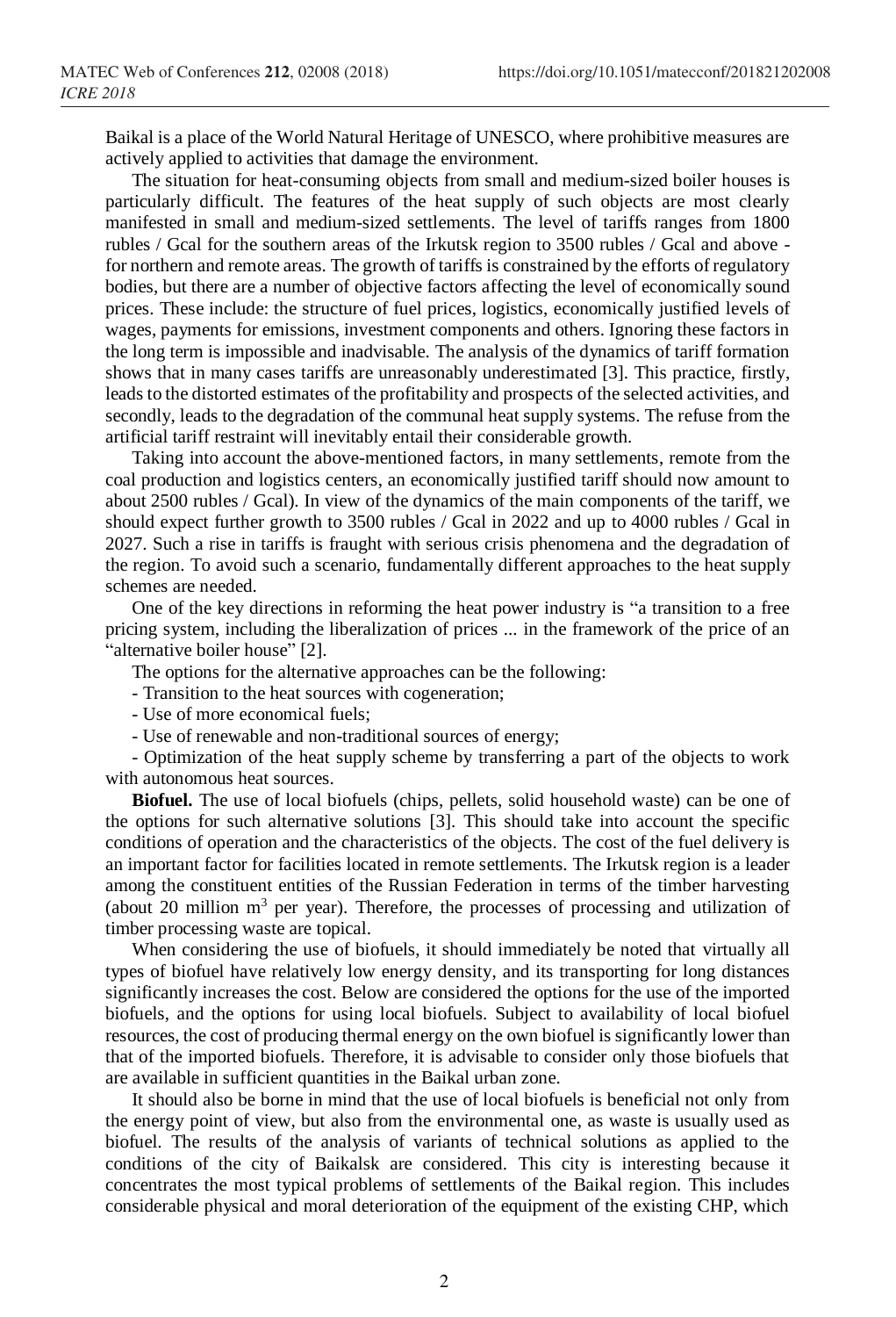remained "inherited" from the now closed pulp and paper mill (BPPM); a high level of expenses for own needs, non-optimal composition of generating equipment, leading to overconsumption of fuel; a high level of deterioration of the thermal networks and, accordingly, loss of thermal energy both with the heat carrier, and through thermal insulation. By minimum estimates, the level of heat loss is at least 28% of the maximum load of 46.1 Gcal / h. The situation is exacerbated by the absence of elevator units or other devices for converting the coolant parameters from the vast majority of the heat network subscribers; the lack of discipline in contractual relations; the lack of accounting; the misbalances of internal heating systems and coolant drains, caused by misalignment of heat networks. The choice of possible options for optimizing the heat supply scheme is limited by strict environmental restrictions, stipulated by the Order of the Ministry of Natural Resources of Russia on March 5, 2010 № 63 "On the approval of the maximum permissible impacts on the unique ecological system of Lake Baikal and the list of harmful substances, including substances belonging to the categories of especially dangerous, highly dangerous, moderately dangerous for the unique ecological system of Lake Baikal" and the Federal Law of May 1, 1999 No. 94-FZ "On the Protection of Lake Baikal" [4,5]. In particular, due to these normative acts, it is impossible to continue using relatively cheap fuel in the form of coal. The use of clean electric energy can lead to unacceptable tariffs for the population and business up to 5 thousand rubles / Gcal. Possible options for obtaining relatively affordable thermal energy based on the use of heat pump systems will be presented below.

In the zone of the city of Baikalsk, there are several types of biofuel in sufficient quantities. First of all, these are wood waste. The reserves of wood to be cut down are estimated at about 9.5 million  $m<sup>3</sup>$ . If one takes a share of waste as 40%, then, in absolute terms, it will be 3.8 million  $m^3$ . The lowest calorific value of wood waste at a humidity of up to 40% is estimated at 2.05 Gcal / ton. The prospective annual consumption of the thermal energy is estimated at 350,000 Gcal / year. If this volume of consumption is completely covered by the wood waste, the annual wood consumption will be 175,000 tons. With a density of the wood waste of 0.7 t /  $m<sup>3</sup>$ , this is approximately 285,000  $m<sup>3</sup>$  per year. With such volumes of consumption, available timber reserves are sufficient to cover the needs of Baikalsk for about 20 years. Taking into account the fact that this is a renewable resource, it can be considered that the potential of wood waste is sufficient for a long term. In addition, it should be kept in mind that an increasing part of the consumption of thermal energy will be covered by other sources of energy, including solid domestic waste, possibly, lignin; solar heat supply systems, etc.

In addition, solid household waste should be referred to bio-resources, the potential of which can be estimated as follows. The volume of garbage disposal is, according to the Baikalsk Administration data, about 3.5 thousand  $m^3/$  month, that is, 42 thousand  $m^3/$  year. To involve this potential in the turnover, it is necessary to organize separate collection of garbage and primary processing of solid waste. The organic part of garbage is 60%, or 25 thousand  $m^3$  / year. With a bulk density of 0.5 ton /  $m^3$  of solid waste, this amounts to approximately 12,000 tons per year. The use of the solid household waste has a dual effect – environmental and energy. When using solid waste, the required volume of wood processing is reduced to 240 thousand  $m<sup>3</sup>$  per year.

To some extent, the need for this type of fuel can be provided through the reasonable use of forest resources of the adjacent territories, including sanitary felling, undoubtedly, if they are accompanied by active forest plantations. But specially created energy plantations obviously should be the main source of firewood in the future. The areas, most attractive for tourism, the coast of the Small Sea (Olkhon Island and Priolkhonie, where the extensive Tazheran steppe is located), the area of the settlement of Goloustnoye, the territory that was considered for the construction of the so-called "Baikal City" and which possesses huge space are especially promising for the energy plantations. It should be noted that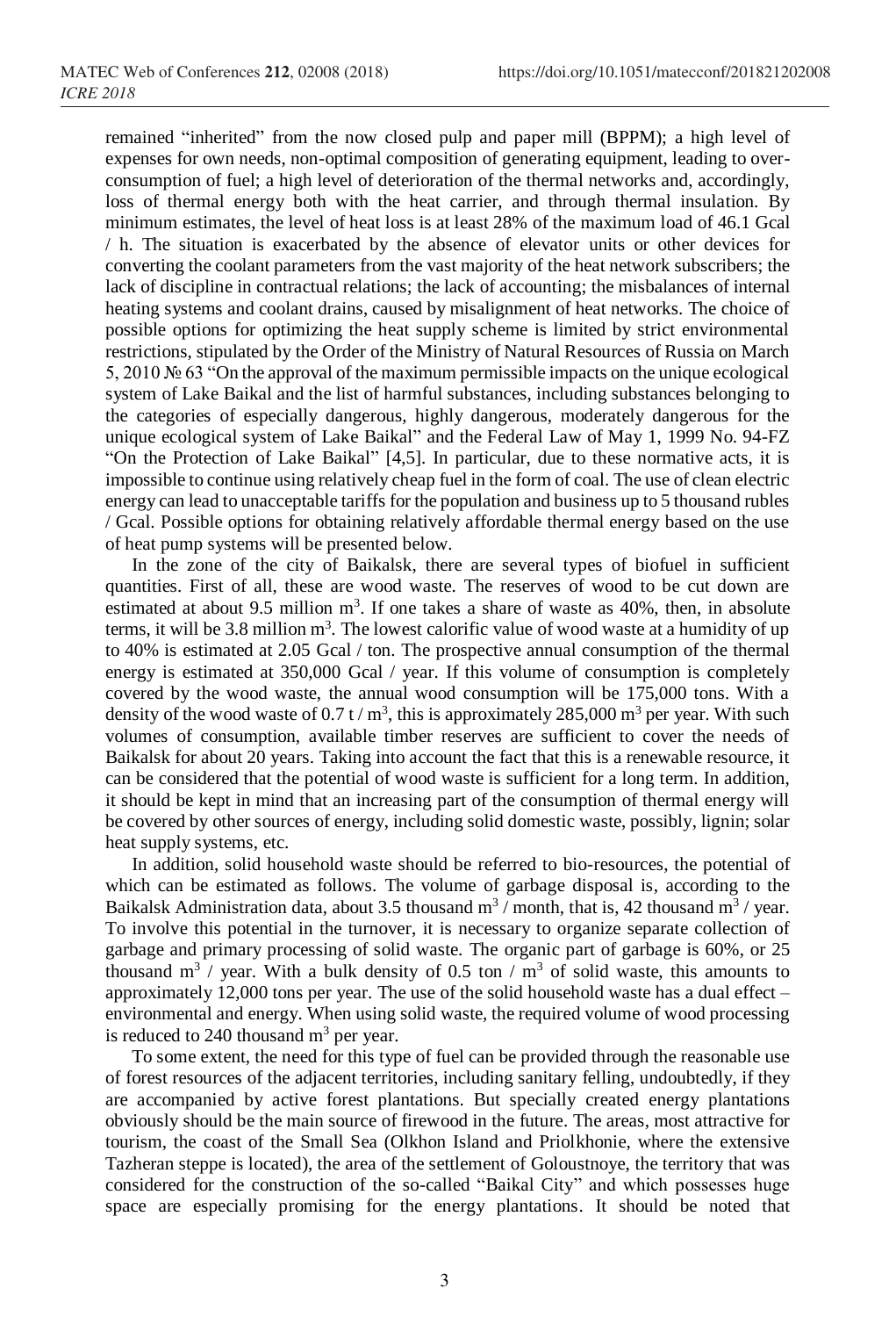entrepreneurs are now actively demonstrating the awaken interest in creating energy plantations in the Baikal area. The use of wood as fuel can also be one of the directions for solving this acute problem of the heat supply in the city of Baikalsk. Special attention is planned to be delivered to this issue.

For effective use of bio-resources it is necessary to do the following:

• To create sawn timber production, in which waste from the timber processing gives practically free raw material for biofuel preparation;

• To create production facilities for the preparation of wood waste (grinding, drying and, if necessary, granulation).

• To create of a special fleet for fuel transportation;

• To organize warehouse storage, reception and delivery of fuel to the heat source;

• To create own energy source, taking into account high energy intensity of processing and drying of wood.

The use of efficient, environmentally friendly and safe biofuel makes it possible to bring heat sources closer to consumers. Thus, it is possible to partially decentralize the heat supply system, which, in turn, allows solving a number of thermal network problems. The calculation of the cost of thermal energy in relation to a mini-CHP is given in the Table 1. The characteristics of the mini-CHP operating on dry chips are as follows: three steam boilers with a capacity of 25 tons of steam per hour and backpressure turbines of 6 MW, a heat output of 69 Gcal / h and an electric capacity of 9.74 MW. The calculation is made for the case when the price of electricity supply is 1.0 rubles / kWh. At a selling price of electricity of 2 rubles / kWh, the cost of production of thermal energy will be 0.698 rubles / Gcal.

| <b>Indicator</b>                                                      | <b>Value</b> | Unit of measurement |  |  |
|-----------------------------------------------------------------------|--------------|---------------------|--|--|
| Annual heat production capacity                                       | 258 135      | thousand Geal       |  |  |
| Annual capacity of electricity                                        | 28 4 03      | <b>MWh</b>          |  |  |
| Total energy production, taking into account the<br>efficiency of 90% | 286 817      | Gcal.               |  |  |
| Costs:                                                                |              |                     |  |  |
| fuel, t chips                                                         | 75478        | t / year            |  |  |
| fuel, with the price of dry chips 800 rubles                          | 60382        | thousand rubles.    |  |  |
| depreciation                                                          | 63 318       | thousand rubles     |  |  |
| Other                                                                 | 113 184      | thousand rubles     |  |  |
| minus EE revenue at a price of 1 ruble / kWh                          | 28 4 03      | thousand rubles     |  |  |
| Total                                                                 | 208 481      | thousand rubles     |  |  |
| The cost of heat                                                      | 0.808        | rubles / Gcal       |  |  |

**Table 1.** Calculation of the thermal energy cost for mini-CHP on wood chips.

**Gas Turbine Mini-CHP.** Another option is the gas-turbine Mini-CHP operating on a liquefied hydrocarbon-containing gas (LPG) [6]. The autonomous gas power plant includes the following: gas turbines; management and security systems; thermal equipment, such as heat recovery boilers for combustion products leaving the gas turbine; power cells; transformers; a building; backup fuel storage; peak boiler room; chimneys; cooling towers; circulating pumps; and backup generators and others units, necessary for the normal operation of the system. For calculating the delivery cost, it is necessary to take into account the cost of design, procurement, installation and commissioning. Single electric power of the gas-turbine Mini-CHP varies from 0.6 MW to 50 MW. The efficiency of production of the electric energy on gas turbine generators is 38.0 - 38.6%. The temperature of the gases at the exit is more than 400°C. The thermal power at the utilization of thermal energy of gases after the turbine is approximately up to 1.28 of the electric power. The efficiency of the thermal energy production is 49%. The overall efficiency is 87.3%. The options for using LPG for Mini-CHP with a steam turbine cycle are also considered. From the point of view of the heat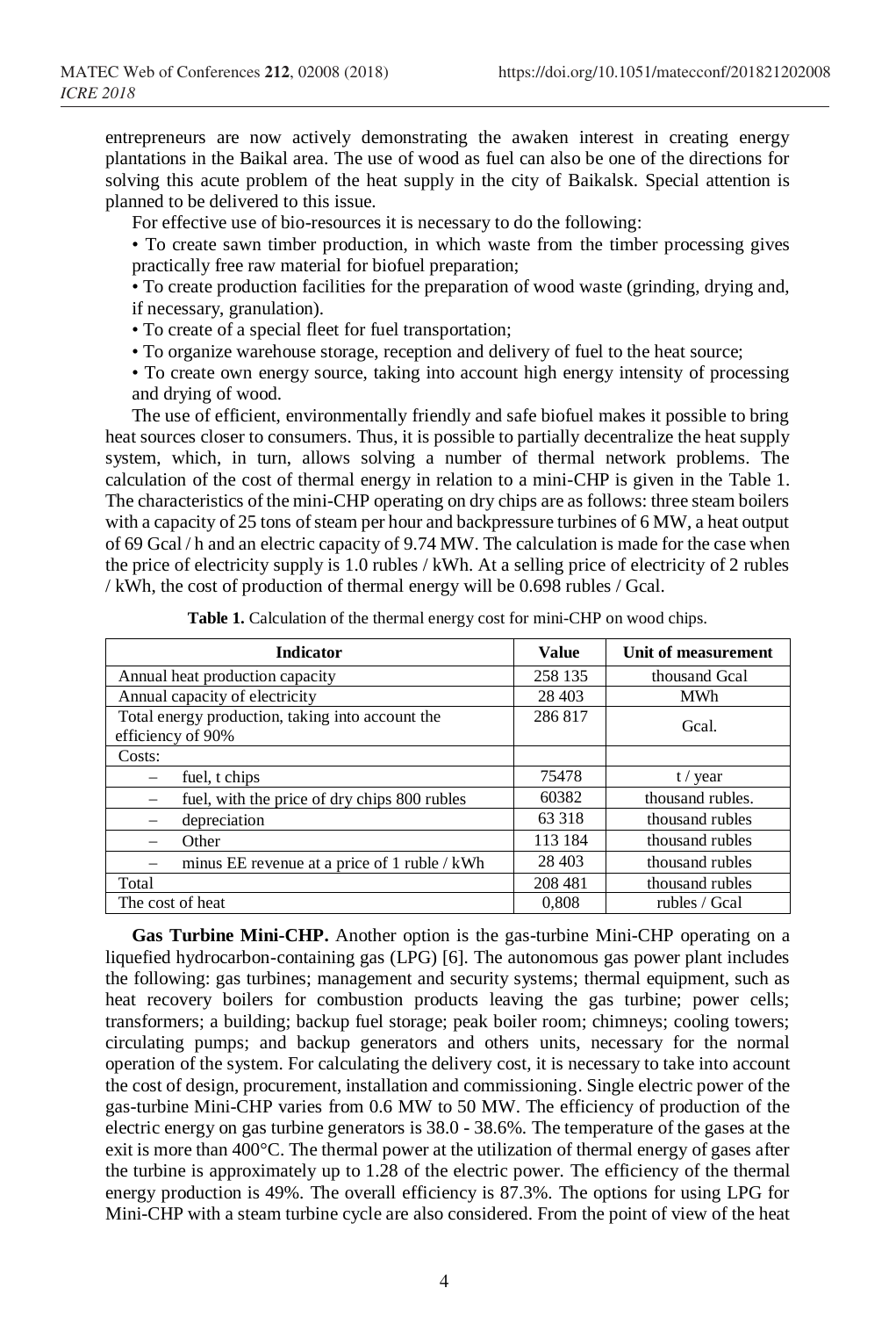supply, the steam turbine CHP plants have more favorable ratio between electric and thermal capacity. The Table 2 presents calculations of the cost of heat at the Mini-CHP operating on LPG at a price of LPG of 20 thousand rubles per ton, and at a price of electricity supply of 1.0 rub / kWh.

| <b>Indicator</b>                                            | <b>Value</b> | <b>Unit of</b><br>measurement |
|-------------------------------------------------------------|--------------|-------------------------------|
| Annual heat output                                          | 416897       | thousand Geal.                |
| Annual capacity of electricity                              | 82 381       | MW h                          |
| Total, including efficiency 92%                             | 487 745      | Gcal.                         |
| Costs:                                                      |              |                               |
| fuel, t LPG                                                 | 62319        | $t /$ year                    |
| fuel, at the price of LPG 20 thousand rbl. / t              | 1246375      | thousand rubles               |
| depreciation                                                | 145000       | thousand rubles               |
| Other                                                       | 113 184      | thousand rubles               |
| minus the income from the EE at a price of 1 ruble /<br>kWh | 82 381       | thousand rubles               |
| Total                                                       | 1422<br>178  | thousand rubles               |
| The cost of heat                                            | 3411         | rubles / Gcal                 |

| <b>Table 2.</b> Calculation of the cost of thermal energy when LPG is used. |  |  |  |  |
|-----------------------------------------------------------------------------|--|--|--|--|
|-----------------------------------------------------------------------------|--|--|--|--|

At the cost of LPG 15 thousand rubles / ton, the cost of production of thermal energy will be 2644 rubles / Gcal. If we accept the price of electricity supply of 2.5 rubles per kWh, the cost of heat production will be 2368 rubles per Gcal. Thus, when using a liquefied hydrocarbon-containing gas, a relatively reasonable cost of heat can be obtained by using cogeneration, at the cost of LPG not above 15 thousand rubles per ton and at a price of electric energy released 2.5 rubles / kWh.

Oddly enough, one of the obstacles for the use of energy plantations to provide fuel for the tourist and recreational zone is the environmental legislation that restricts production activities in the Baikal nature area. Organizational and legal aspects of activities at Baikal are also inadequate: it was easier to introduce bans than to think over a rational system for managing the development of the Baikal region.

Heat pumps are effective and increasingly popular means of reducing cost of heat production [6.7]. Heat pumps convert low-potential thermal energy into a medium-potential one. The temperature of the coolant at the outlet from the heat pump can be from 55 to 70 ° C (the optimum temperature is 55 to 60 $\degree$  C). Heat pumps differ, primarily, by the source of low-potential energy. As a medium for extraction of low-potential thermal energy, the following substances can be used: soil (ground heat pumps); water, including sewage and geothermal sources (heat pumps water / water or water / air); and air.

In terms of the city of Baikalsk, ground-based heat pumps will require significant (approximately 60,000 rubles / kW) capital costs, which is associated with the need to drill a large number of wells up to 30 meters deep. Until now, there is no reliable information on how many wells will be required to provide heat to a particular building, taking into account the need to restore the reserves of thermal energy of the ground in the inter-heating period. There are no geothermal sources in the zone of the Baikalsk municipality. The idea of using water from Lake Baikal with the initial temperature in the winter period of 3°C and the final temperature at the exit from the heat pump of 1°C in the scales of the city's heat supply system is not acceptable.

The potential of heat energy of sewage at the outlet from the treatment facilities in Baikalsk can be estimated at about 3.2 Gcal / h. The use of this potential to cover the needs of treatment facilities and partial coverage of the load on hot water supply to the industrial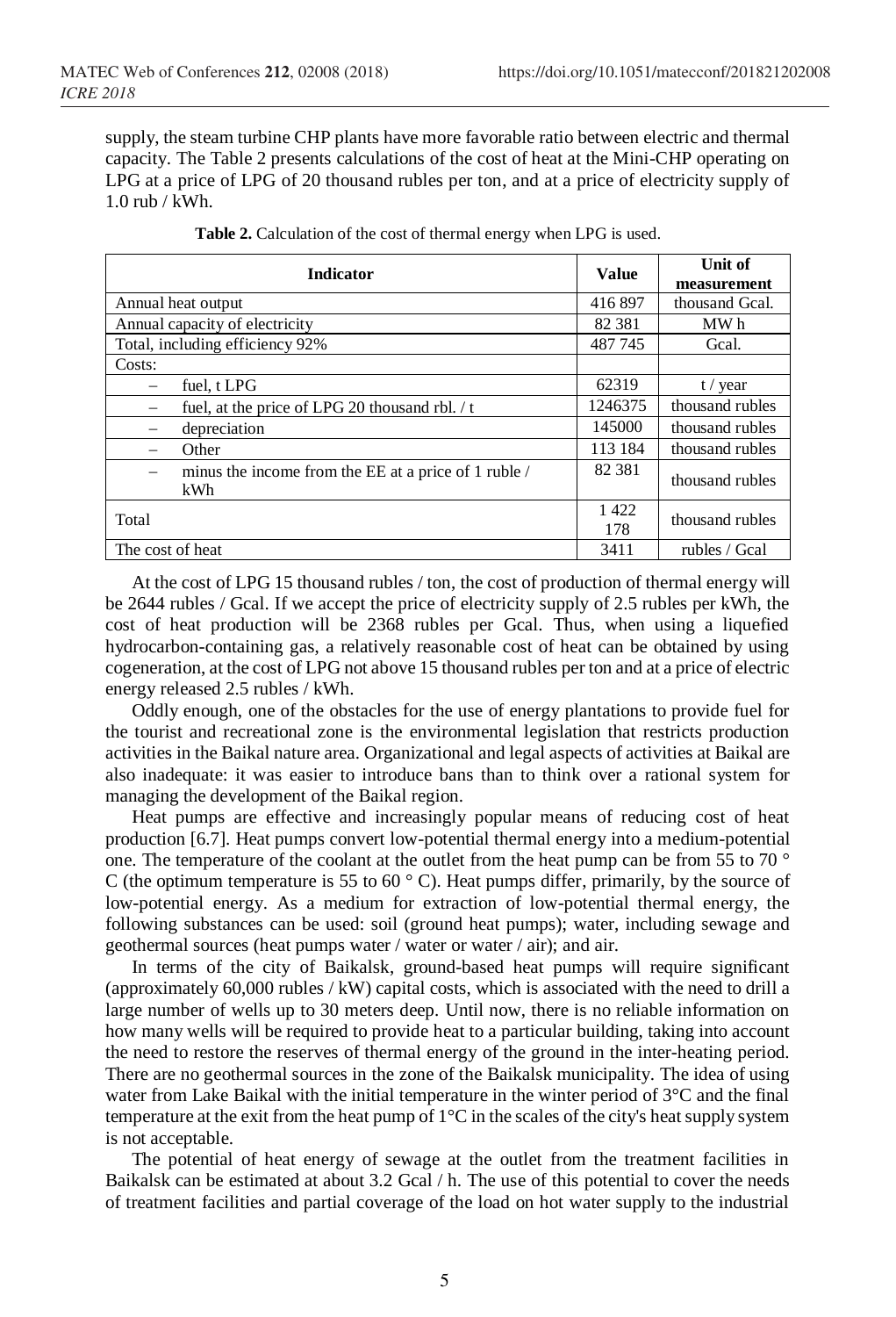site should be considered as a promising one. The main technical and economic indicators of the heat pump in wastewater are presented below.

Due to the thermal energy accumulated by Lake Baikal, under the influence of winds directed from the lake, winter temperatures in the city of Baikalsk and throughout the southern and south-eastern Baikal region rarely fall below -15 -20 ° C. Taking into account such a microclimate, it seems promising to use air heat pumps in combination with peak electric boilers. At such outdoor air temperatures, air-fueled heat pumps provide a conversion factor (the ratio of the received thermal energy to the consumed electric energy) equal to 4.

In the Table 3, calculation of the cost price of thermal energy received on air heat pump of Mitsubishi is resulted at an electric energy cost 3.4 rubles / kWh. It is assumed that the air heat pump takes about 70% of the load, and the remaining 30% are covered by the peak electric boilers. The average weighted cost price of thermal energy in this case will be 2,615 rubles / kWh. At a tariff for the electric energy of 2 rubles / kWh, the average cost price of thermal energy will be 1878 rubles per Gcal. By the criterion of the cost price, the electric power sources are not competitive in comparison with other heat sources, except for the options with heat pump installations.

**Table 3.** The cost price for the production of the heat energy by the house air heat pumps, including connection fees.

| <b>Indicator</b>                                     | <b>Value</b> | <b>Unit of</b><br>measurement |  |  |
|------------------------------------------------------|--------------|-------------------------------|--|--|
| annual heat output                                   | 84 250       | thousand Gcal                 |  |  |
| Total with efficiency factor 99%                     | 85 101       | Gcal                          |  |  |
| Costs:                                               |              |                               |  |  |
| Electric energy                                      | 21062,46     | <b>MWh</b>                    |  |  |
| EE costs, with a tariff of 3.4 thousand rubles / MWh | 71612,40     | thousand rubles               |  |  |
| Depreciation                                         | 52 000       | thousand rubles               |  |  |
| Other                                                | 23 184       | thousand rubles               |  |  |
| Total                                                | 146796       | thousand rubles               |  |  |
| The cost of heat                                     | 1.742        | rubles / Gcal                 |  |  |

Advantages of the options with the use of the air heat pumps:

- − Reliability of the heat source;
- − Absence of environmental damage;
- Saving when using secondary thermal energy of discharges;

− Can be considered as additional sources of energy in certain areas of the city in order to optimize the heat supply system.

Disadvantages:

- − High cost of capital investments;
- − Lack of sufficient volume of secondary energy resources;

− Insufficient reliability and high costs for the construction of pipelines when using the water of Lake Baikal as a source of thermal energy;

The need to provide electricity.

Heat pump systems can be considered as additional sources of energy in certain areas of the city in order to optimize the heat supply system, including the treatment facilities. The potential of the secondary heat energy of the sewage is about 3.5 Gcal / h.

The air heat pumps can be considered preferable for individual houses, in which tariffs are lower. At a tariff for electric energy of 2 rubles / kWh, the average cost price of the thermal energy will be 1878 rubles per Gcal.

**Solar heating systems**. The use of solar energy is the most environmentally friendly technology. The use of solar energy for the needs of heat supply using solar collectors (SC)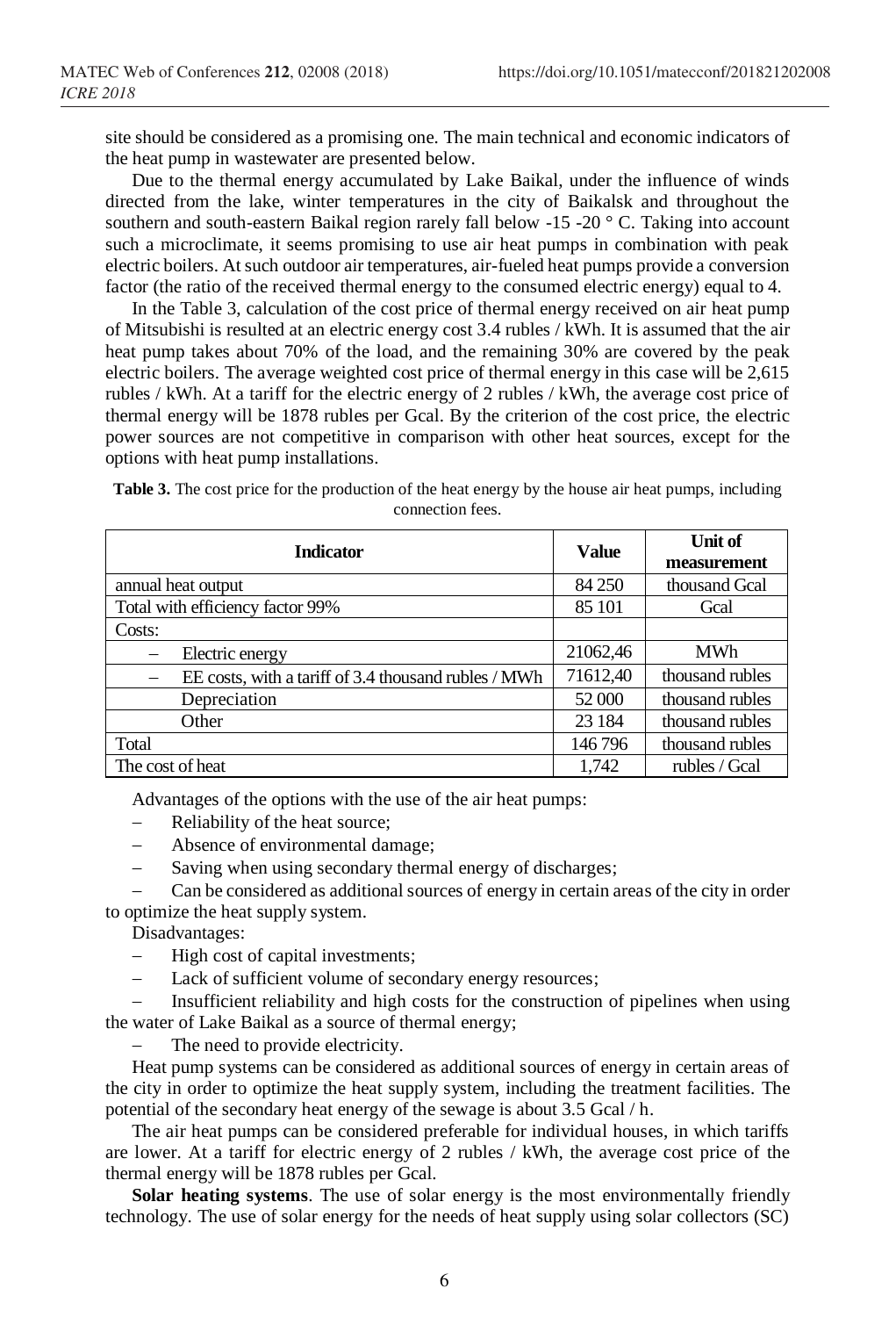is considered here [6, 8, 9]. The solar collectors are a set of elements that absorb and convert solar radiation into the thermal energy, which is transferred to the heat carrier. The performance of the solar collector is a function of the intensity of solar radiation falling to the receiving area, the effective area of the receiving area, and the efficiency of the receiver.

The most common solar collectors have an effective area of  $2\n-2.5$  m<sup>2</sup> and efficiency of 0.6% - 0.75%. Relatively cheap Chinese collectors on the basis of vacuum tubes (cost from 40 to 45 thousand rubles for one collector of  $2.2 \text{ m}^2$ ) currently prevail on the market of solar collectors. Similar collectors from Germany are offered at a price of 60 thousand rubles for one collector. Before the crisis of 2008, which caused a sharp rise in the price of dollars, Chinese collectors could be purchased at a price of 8,000 rubles, and this constrained the possibility of own production. Recently, the collectors of the Russian manufacture, in particular, solar collectors "YaSolar" of the "New pole" Company at the price from 20 thousand rubles have appeared on the market.

The Table 4 shows a typical configuration of the solar heat supply system - a water heating system based on the solar collectors "Yasolar" with copper selective absorber TiNOX. Such an installation is designed to heat the coolant (water, antifreeze, etc.) by direct effective absorption of solar radiation. The main element of the system, the solar collector, is designed in the form of modules. The modules allow easily increasing the volume of heated water by connecting them to the systems, and they can easily be integrated into traditional water heating systems. The system can be either a basic or a parallel alternative energy source.

| No.            | Name of the item                                                                                                                | <b>Ouantity</b> | Unit of<br>measurement |
|----------------|---------------------------------------------------------------------------------------------------------------------------------|-----------------|------------------------|
|                | Solar collector "YaSolar", 2 m <sup>2</sup> , copper absorber TiNOX.<br>antiglare glass                                         | 15              | pcs                    |
| $\mathfrak{D}$ | Boiler SOLAR 750 Duo, enamel                                                                                                    |                 | pcs                    |
| $\mathcal{F}$  | Boiler SOLAR 500, enamel                                                                                                        |                 | pcs                    |
| $\overline{4}$ | Buffer capacity AT MONO 1000                                                                                                    |                 | pcs                    |
| 5              | Pumping circulation station                                                                                                     |                 | <b>DCS</b>             |
| 6              | 8-channel digital controller with sensors in the sleeve (1 pc of<br>high-temperature up to $+250$ ° C, 7 pcs up to $+180$ ° C). |                 | pcs                    |
| $\tau$         | Expansion tank Zllmet 35 l (Italy)                                                                                              |                 | pcs                    |
| 8              | Breather +180"C (complete) with collet connection 22 mm,<br>with a 3/8" tap, sensor sleeve                                      |                 | pcs                    |
| 9              | Breather $+180$ "C                                                                                                              | 3               | <b>DCS</b>             |

**Table 4.** Composition of the equipment of the solar heat supply system.

Daily and seasonal fluctuations are the specific feature of solar energy. The Figure 1 presents the schedule of solar energy supply to the receiving area by months. The greatest income occurs in the summer months, when the demand for thermal energy falls. At the same time, due to the high cost of solar systems, it is necessary to provide the maximum utilization factor. Therefore, solar collectors of any design should be considered only as a source of thermal energy to partially cover the load of hot water supply and heating.

Heat transfer from the solar collector "YaSolar" is executed by the means of a heat exchanger in a buffer tank, or a heat exchanger in a boiler for heating hot water. Antifreeze is used as the coolant of the heating system and for filling the heat accumulator. The electric heater PETN, controlled by a digital controller, can be an auxiliary heat source in any season and in any operating mode. In winter, the main source of heat can be a traditional boiler or heat pump.

To ensure trouble-free operation of the solar heat supply system, it is necessary to ensure power supply to the digital controller and the circulating pump of the solar system. This can be provided by a backup power system with an uninterruptible power supply and a battery or a solar power system (optional).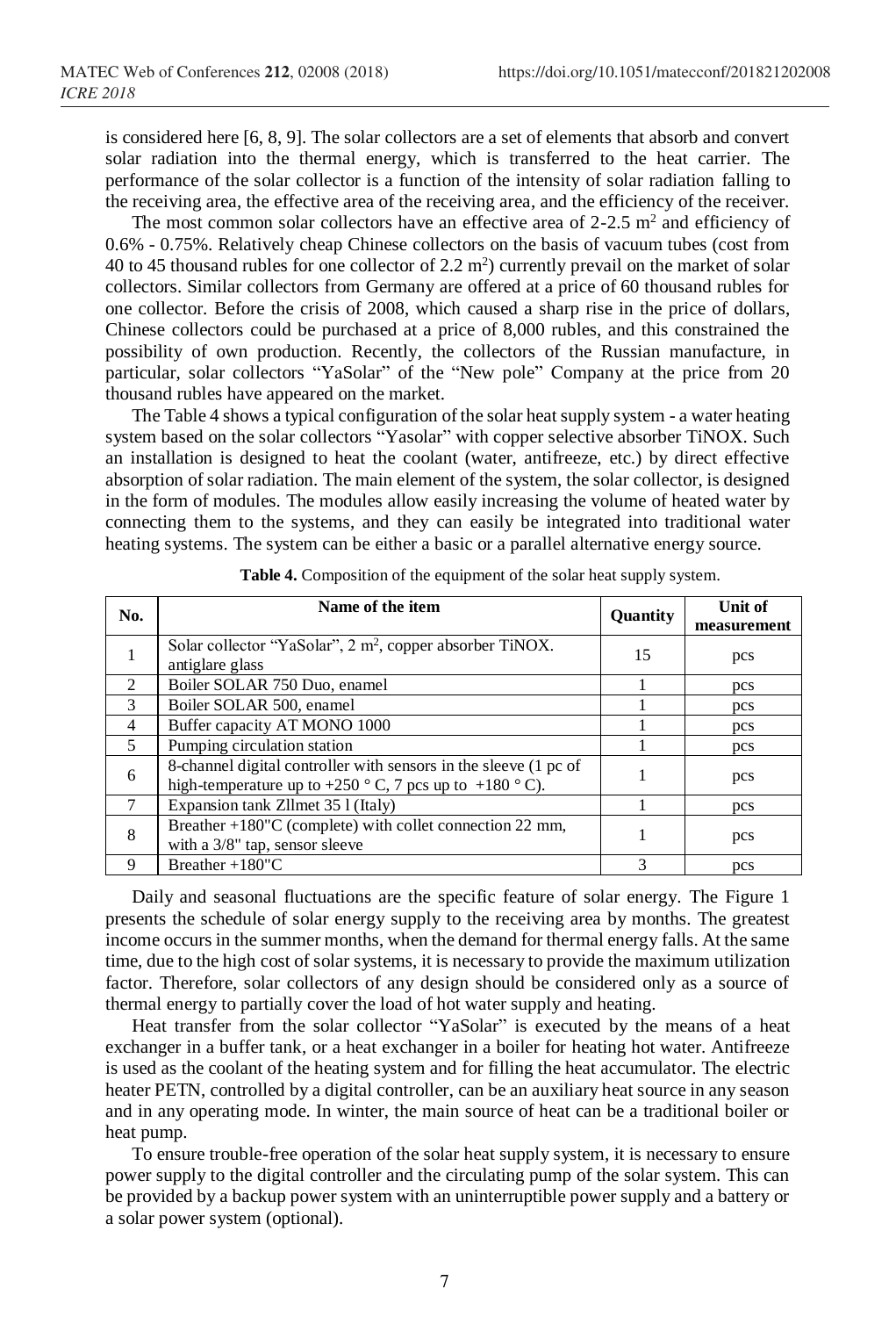

**Fig. 1.** The average daily amount of solar radiation.

The approximate cost of such a system with a solar power supply unit is 600 thousand rubles. The total cost of the system is 603 thousand rubles. The Table 5 demonstrates the calculation of the thermal energy production potential by such an installation with 15 collectors with a total area of  $30 \text{ m}^2$ . At latitude of  $52$  degrees, the maximum power of solar radiation falling on the receiving surface at a right angle at noon in June is about 0.98 kW. The calculation takes into account the efficiency, the duration of insolation and the proportion of cloudy days that reduce radiation.

The annual capacity of the plant will be approximately 32 Gcal / year. At a cost of thermal energy of 1500 rubles / Gcal, the system provides thermal energy for the amount of 47.9 thousand rubles per year. The payback period is 12.6 years. The average annual capacity of the installation is 7.4 kW. The specific cost of 1 kW is 81.5 thousand rubles / kW of installed capacity. In the horizon of calculation of 25 years, the depreciation component of the cost of a solar installation is 503 rubles / Gcal. If we assume that for the maintenance of 10 units, the cost will be 12 thousand rubles per year, then the operating component of the cost price will be 25 rubles / Gcal. Total cost of 1 Gcal will be equal to 528 rubles / Gcal.

Advantages of solar heat supply systems:

- − No environmental damage.
- − Cost-effective in maximizing utilization.
- Minimal operating costs.

Disadvantages:

Significant daily and seasonal fluctuation. The need for thermal energy storage or regulatory tools. This disadvantage can be eliminated by using solar systems as a part of a common heat supply system to partially cover the loads that ensures full utilization of their potential. Another option is the use of solar systems for the objects, in which the peak of thermal energy consumption coincides with the peak performance of solar systems (recreational facilities).

− Insufficient reliability. Dependence on weather factors. The need to reserve other sources of thermal energy.

High cost of capital investments. Specific cost of solar collectors.

Taking into account the above-mentioned properties of solar collectors, the following conclusions are drawn:

Solar heat supply systems can be considered as additional sources of thermal energy, which increase the environmental compatibility and economy of the heat supply system as a whole.

Operating costs for the maintenance of solar heat supply systems are minimal and after complete depreciation they can be considered as practically free energy sources.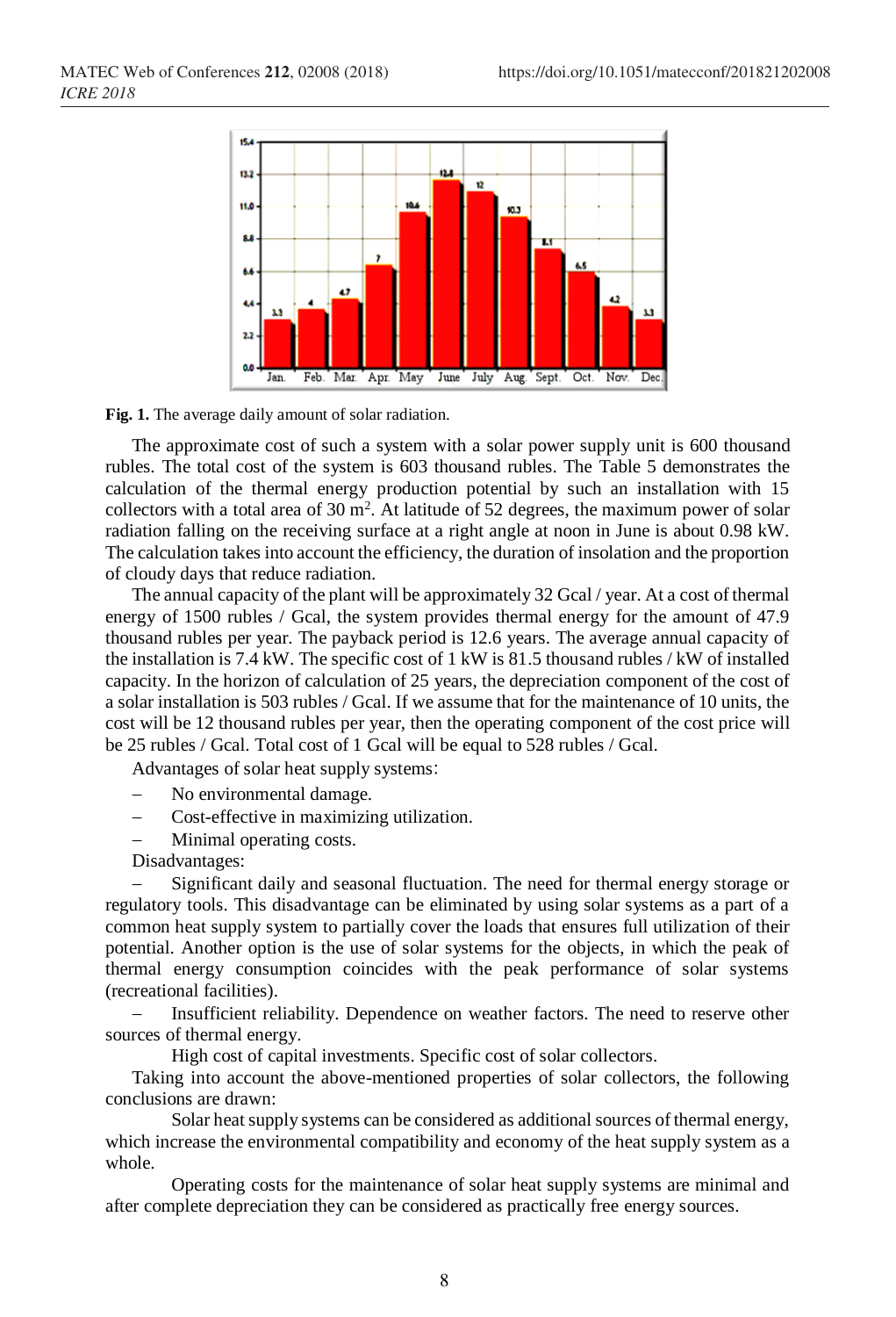Solar heating systems need to be introduced, as in the long run they provide a significant reduction in the cost of heat supply.

|                                                                                        | <b>Month</b> |       |       |       |       |       |            |       |       | Y         |       |       |        |
|----------------------------------------------------------------------------------------|--------------|-------|-------|-------|-------|-------|------------|-------|-------|-----------|-------|-------|--------|
| <b>Indicator</b>                                                                       | 01           | 02    | 03    | 04    | 05    | 06    | 07         | 08    | 09    | 10        | 11    | 12    |        |
| Monthly<br>heat<br>supply per<br>$m^2$ , MJ /<br>(m <sup>2</sup> )<br>month)           | 128.4        | 152.8 | 294.9 | 460.4 | 554.5 | 635.1 | L,<br>621. | 544.8 | 443.1 | 311.2     | 168.9 | 141.6 | 4457.2 |
| Same in<br>Gcal / $m2$<br>month                                                        | 0.031        | 0.036 | 0.070 | 0.110 | 0.132 | 0.152 | 0.148      | 0.130 | 0.106 | $0.074\,$ | 0.040 | 0.034 | 1.065  |
| Heat<br>energy<br>input at 15<br>collectors<br>$30 \,\mathrm{m}^2$ ,<br>Gcal/<br>month | 0.92         | 1.09  | 2.11  | 3.30  | 3.97  | 4.55  | 4.45       | 3.90  | 3.18  | 2.23      | 121   | 1.01  | 31.94  |

**Table 5.** Potential for the production of thermal energy by solar collectors.

## **Conclusions**

Taking into account the full complex of system factors, coal boiler plants in the near future cease to be the cheapest heat sources for many small and medium-sized remote settlements of the Baikal region. It is advisable to optimize the heat supply schemes. Herewith, in many cases the introduction of boilers operating on environmentally friendly biofuels, including those grown on the plantations, is promising [10-11]. In the future, it is advisable to consider the prospects of using liquefied natural and liquefied hydrocarboncontaining gas in the work of mini-thermal power plants as sources of energy supply for small and medium-sized settlements of Eastern Siberia. These measures can provide for a significant improvement of the environmental situation in the Baikal region. In addition, as a way to optimize the structure of the heat supply system, it is advisable to use heat pump systems and solar heat supply systems.

## **References**

- 1. A. Perov, *Why reform of heat supply?* (https: //eadaily.com/en/news/2016/06/18/reforma-teplosnabzheniya-v-rossii-esli-nichego-nedelat-tarify-tozhe-budut-rasti, 2016)
- 2. Government of Russia, *Order of the Government of the Russian Federation Implementation of the target model of the market of thermal energy, 1949-r* (Moscow, 2014)
- 3. V. V. Khan, N. P. Dekanova, T. A. Romanova, Izvestiya Vuzov. Investments. Building. Real Estate, **4**, 146 (2016)